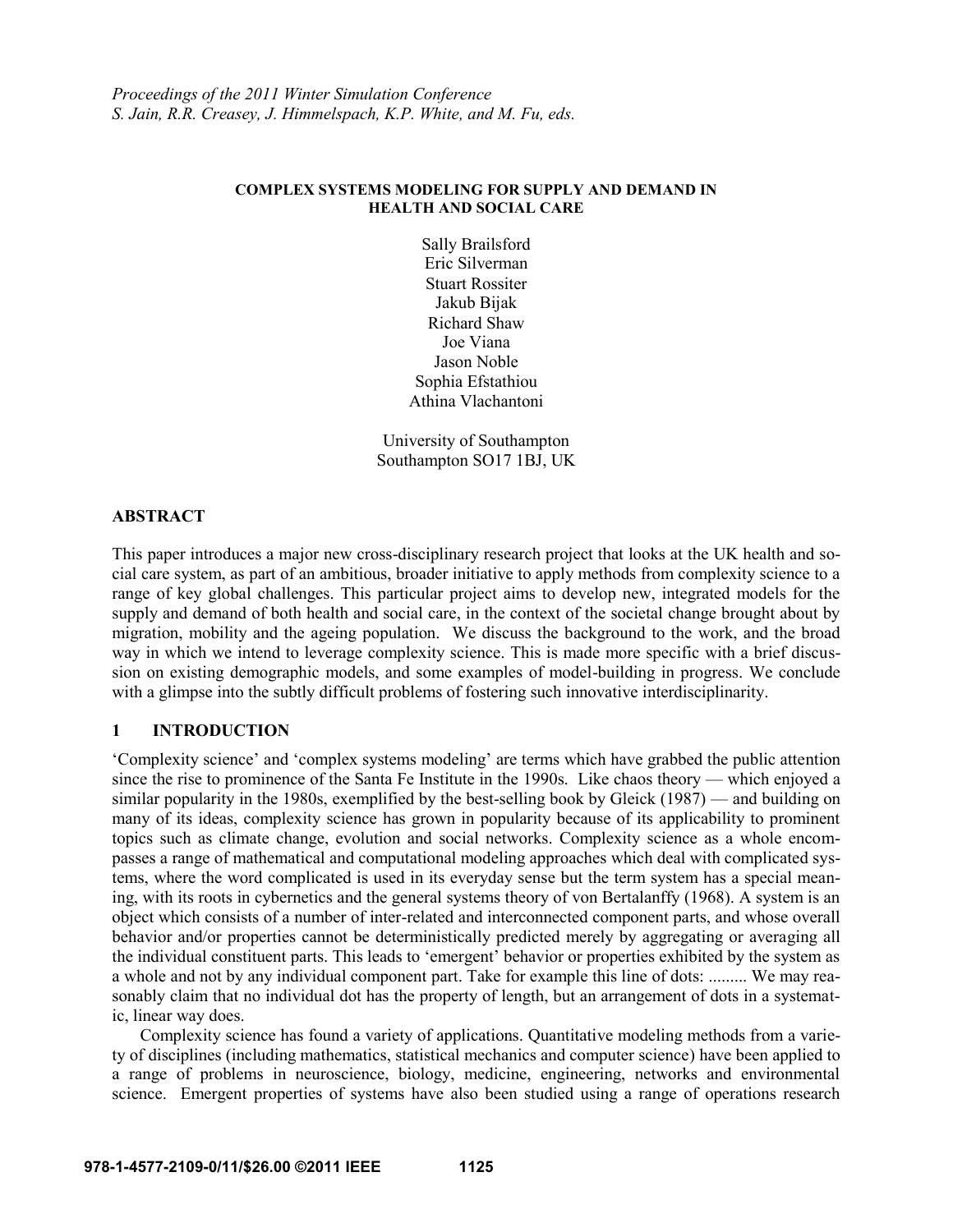modeling and simulation approaches, including agent-based modeling and system dynamics (Brailsford 2008).

 To date, most of these applications have been in the natural sciences. However, many human or social systems are clearly also highly complex, and exhibit emergent behavior – for example, a crowd of people at a political demonstration may behave in a totally different way from that in which the lawabiding individuals who form the crowd would each normally behave. In 2009, the UK Engineering and Physical Sciences Research Council decided to fund a program called "Complexity Science for the Real World", whose ambitious aims are to "develop and apply the tools and techniques of complexity science for tackling major societal research challenges" (CSRW 2010). Four major UK research projects were funded under this program, all with the intention of bringing these aims to fruition. The project described in this paper, the Care Life Cycle project (CLC 2010), is a five year program at the University of Southampton. The CLC began in October 2010 and is concerned with both complexity science and traditional methods to issues of supply and demand for health and social care in a changing and ageing society. The project is led by Professor Jane Falkingham from Southampton's School of Social Sciences. The team contains 13 further academic co-investigators, five post-doctoral research staff, and a total of about 8 PhD students — with coverage across a wide range of disciplines: agent-based modeling (complexity science), demography, gerontology, operations research, and social statistics.

### **2 THE RESEARCH CONTEXT**

The UK's population is ageing. In 2001, there were 9.3 million people aged 65 and over, comprising 16% of the total UK population; by 2031 this figure is projected to rise to 15.8 million, representing 22% of the total population (Office for National Statistics 2008). Older people are the major users of health and social care services. At the same time as increasing the demand for health and social care services, population ageing is affecting the supply of health and social care professionals as the health workforce grows, diversifies, and ages. The efficient organization of the UK's care services in order to cope with these trends represents a major challenge that is critical to the UK's prosperity and quality of life.

In the UK, health care is funded centrally by taxation and is provided to patients free of charge at the point of delivery by the National Health Service (NHS). However, social care is means-tested and is provided by the local authority where the person lives. Thus, people who require assistance with everyday tasks (such as cooking, bathing, shopping and cleaning) in order to live independently (e.g., the frail elderly, and disabled or vulnerable adults) may have to pay for this themselves, depending on their financial circumstances. The operations research modeling literature contains a vast number of models for the demand and the supply of health care services, although these models have mainly focused on specific conditions (and in some cases on specific locations). However there have been relatively few models for demand or supply of social care, and none to date which address supply and demand of both, despite the close connection between health and social care (especially in the older population).

 Population ageing is only one factor in a complex set of issues influencing both the supply of and demand for health and social care. First, demand is not simply a function of age but also of need, which in turn is influenced by a wide range of factors, including changes in the profile of disability and disease, the development of new technologies, and changes in levels of income and wealth (Segal and Bolton 2009). Similarly, the supply of the formal workforce is influenced by both demographic trends and economic factors, particularly the level of wages relative to other sectors, as well as the policy environment on education, training places and workplace retention. The migration of health-care workers from developing countries has significantly increased in recent years (Stilwell et al. 2004) and this in turn has implications for future demand as these health care workers from diverse ethnic backgrounds themselves age. The overwhelming majority of social care is provided by family members, most notably co-residential partners and adult children. Current policy recognizes this role and explicitly relies upon its continuance (Department of Health 2008a). However, trends in family formation and dissolution along with greater female labor force participation and increased geographical mobility, both of older parents and adult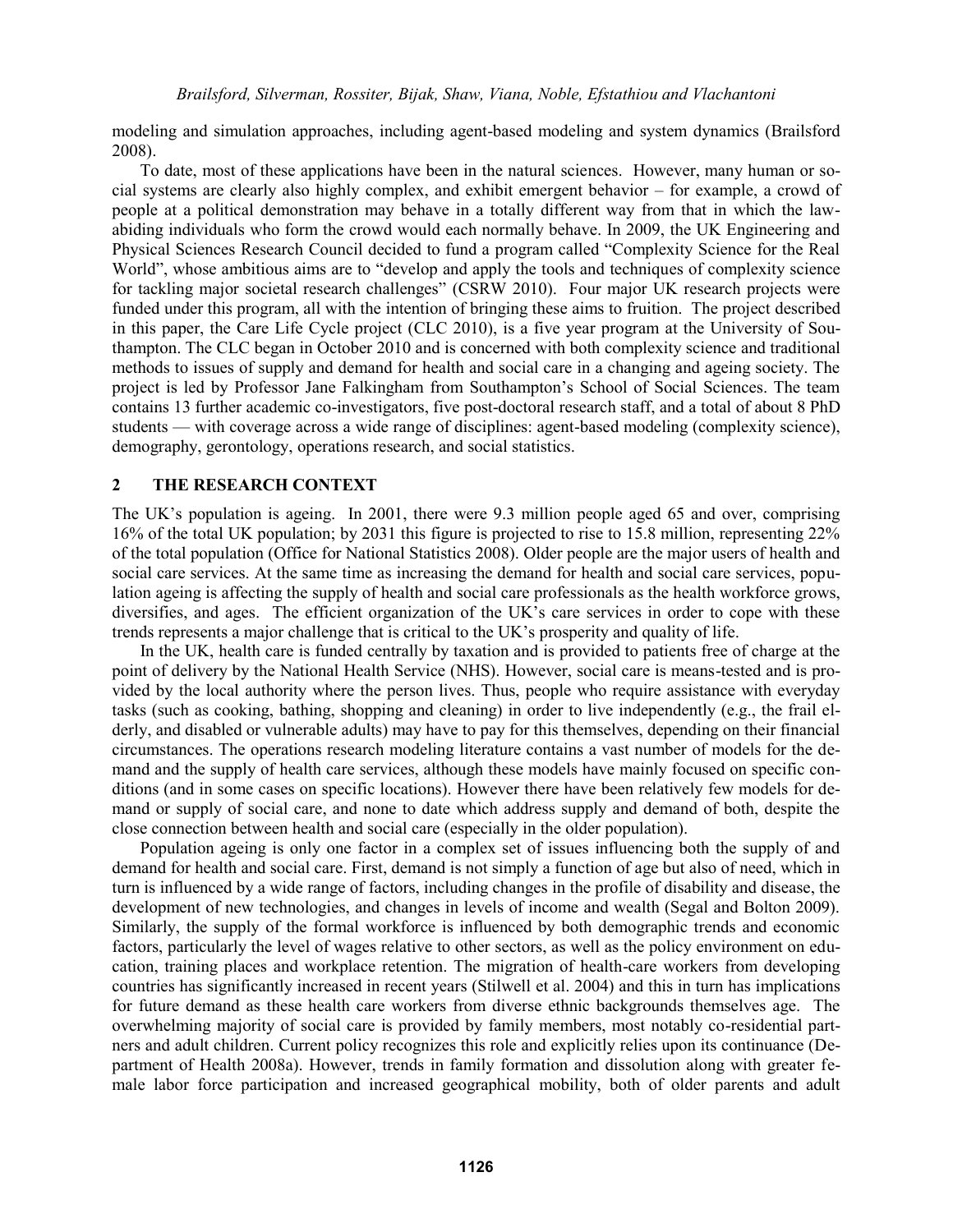children, point to a change in the availability of family care for older people (Evandrou and Falkingham 2004).

These challenges in forecasting the future health workforce have been highlighted by economists such as Maynard (2006) and reiterated in the review of workforce planning conducted by the Warwick Institute for Employment Research (Bosworth, Wilson, and Baldauf 2007). A number of commentators have called for a full dynamic systems approach allowing for inter-reactions and feedbacks (Joyce et al. 2004), and the need to move beyond traditional supply-based planning was further recognized in the recent Department of Health Review on the NHS workforce (Department of Health 2008b).

# **3 MODELING APPROACH**

In this project, we aim to bridge the gap between our disciplines and, at the same time, develop a suite of models which provide insight at several levels into the interactions between the various parts of this hugely complex system. We do not intend to build a monolithic mega-model of the entire UK population: such a brute-force approach of developing a massive, highly detailed individual-based model until believable outputs emerge at the macro level is not considered viable. We are committed to dealing with models on multiple scales and levels of resolution because we believe that this is the way science works: the identification of intermediate-level explanatory structures is what makes a real complex system intelligible to policy-makers and to other scientists (Di Paolo, Noble, and Bullock 2000). We see the project as providing an environment in which fledgling models can be compared, contrasted, and integrated. Tensions between models are informative but, ultimately, unsuccessful or inconsistent models will be discarded; effective ones will be retained, further developed, and used to cross-validate the inputs or outputs of other models pitched at different levels of detail. One primary contribution to complexity science tools and techniques will therefore be in the area of model integration. Here we can make progress on the urgent question of how models using complexity science techniques (e.g., agent-based modeling, cellular automata, etc.) can best be related to and integrated with each other, and with results from empirical work, traditional statistical models, and more established modeling techniques such as game theory, discrete-event simulation and system dynamics. (Gilbert and Troitzsch (2005) provide a comprehensive summary of potential social simulation approaches.)

 However, while critically important, achieving working integrated models of the relevant socioeconomic systems solves only half of the problem. The challenge that remains is to develop and encourage much more sophisticated ways of carrying this science forward to inform policy. The CLC team is committed to working with policy-makers and care planners/providers in order to develop models which are of practical use in the real world. To ensure that the research questions are well-defined, and the CLC models relevant, engagement will occur throughout the project with both local and national health and social care organizations, and is already underway with the UK's Department for Health, Centre for Workforce Intelligence and Hampshire County Council.

## **4 MODELING IN DEMOGRAPHY**

Since demography is most closely associated with studying population changes, which are of key interest to this project, understanding current modeling approaches in this area is critical to positioning our research. Contemporary demography is facing major challenges, especially with respect to the limits of predictability of future population developments, as well as the ability to combine information about micro- and macro-level processes, whilst finding a compromise between the complexity and simplicity of analytical tools. This section discusses these issues in more detail.

Traditionally, demography was — and largely still is — highly reliant on quantitative data describing the populations of concern. The ultimate aim of a demographic analysis has often been related to predicting future population size and structure, and responding in this way to real-life questions related to public policy and planning. Hence, among the tools of demography there are many methods stemming from two main traditions: deterministic models of population dynamics, as well as methods of mathematical statis-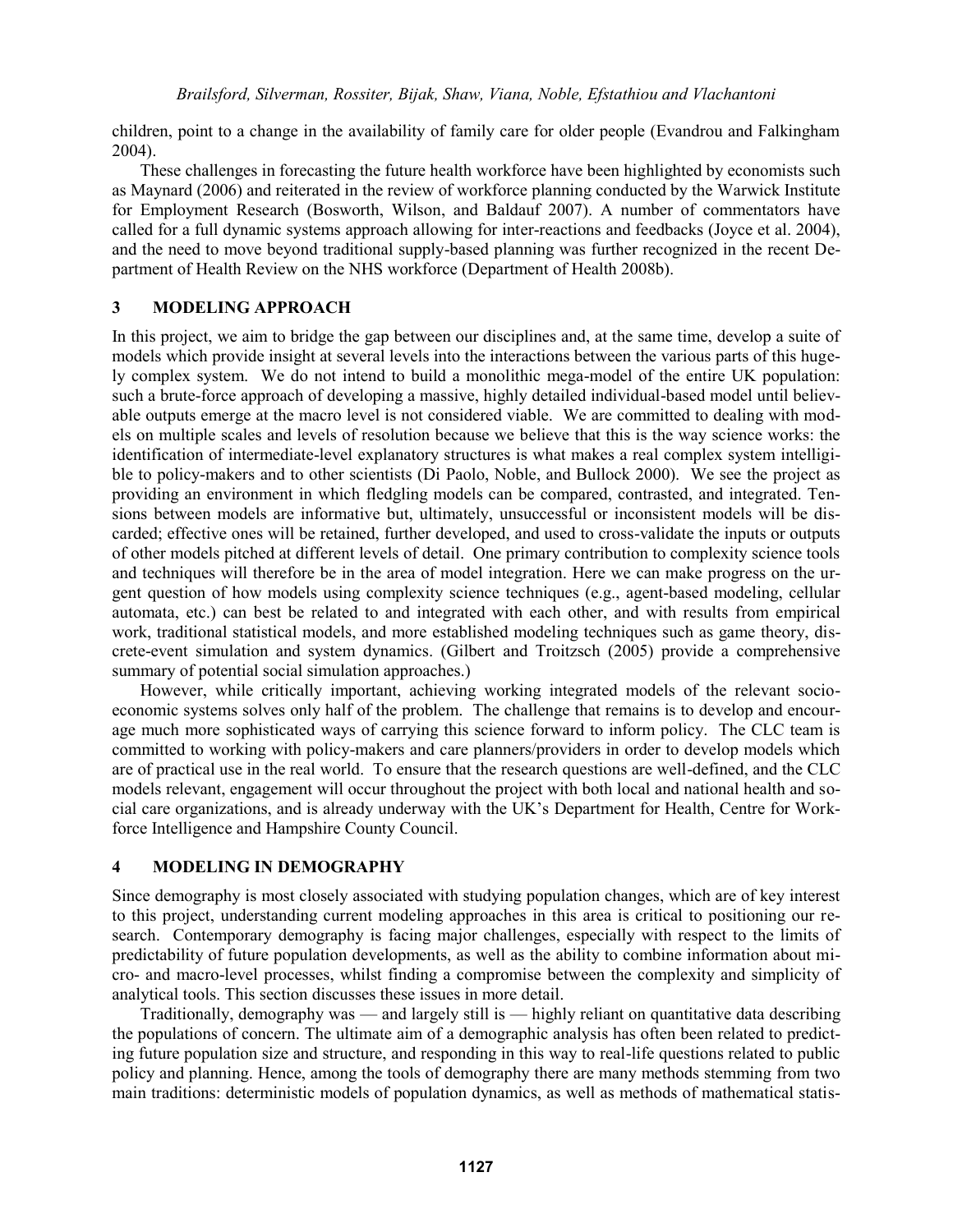tics. The first group, firmly rooted in algebra and calculus, inform how populations would change under various assumptions underlying the demographic rates and other indicators, which can be directly derived from data. Examples of such tools include Lotka's model of population dynamics, cohort-component models, multiregional models and multistate models (for a historical overview, see, e.g., Jóźwiak (1992)). The second group of demographic methods, based on probability theory and its applications, extend the analysis to the questions of estimation and prediction of unknown past or future quantities, and their uncertainty. Here, the methodology encompasses such tools as survey-based inference, regression models, hazard models, extrapolations based on time series, and similar (see Alho and Spencer 2005). Clearly, the two can, and often are, interlinked, as for example, when demographic rates are calculated based on survey data, or when a cohort-component model is equipped with time-series-based predictions of particular components of demographic change (fertility, mortality and migration).

Nevertheless, with respect to the possibility of answering some of its traditional research questions, demography seems to be reaching its limits. Even though the age structure of the population already carries important information about the future, which renders populations more predictable than for example macroeconomic indicators, there are still clear boundaries with respect to predictability of future population size and composition (Keyfitz 1981). This is due to uncertainty being embedded in particular components of population change: fertility, mortality and migration. All of them can be seen at the same time as the result of a variety of both macro-level (social) and micro-level (individual) processes. In recent years, there were a few attempts to build multi-level models that would bridge the gap. Such models usually allow for an analysis of population broken down into several states — for example: age, marital status, occupation, state of health. The models are usually based on probabilities of transition between various states, estimated from the available data, which enable the modeler to simulate individual life courses (trajectories) and subsequently aggregate them in order to obtain the macro-level picture of the whole population.

One notable attempt to link the micro- and macro-level in demography is the MicMac project, which was undertaken by the Netherlands Interdisciplinary Demographic Institute — NIDI (Willekens 2005; Zinn et al. 2009). The project aimed to develop new population forecasting techniques based upon the life course perspective, bridging the gap between macro-level demographic forecasts and micro-level factors which may affect larger-scale demographic trends. Consequently, the MicMac software package attempts to address this challenge by integrating a top-level macrosimulation — Mac — into the dynamic microsimulation core — Mic (Zinn et al. 2009). Both components of MicMac generate projections based on transitions between demographic states, but Mac generates cohort biographies while Mic generates individual biographies.

In microsimulation approaches, built upon the pioneering work of Orcutt (1957), the behavior of the basic unit is modeled rather than simply examining aggregate behavior. In the case of MicMac, the central unit of analysis is the individual life course. This kind of micro-macro link, drawn from the use of multistate models in certain applications to labor market dynamics in economics, allows for a more complete picture of population dynamics and demographic change than either method taken individually, and also ensures coherence of aggregation between the micro and macro levels (see also Courgeau 2007).

However, the practical utility of multistate, and in particular multi-level models, can be limited by their potentially very high data demands, which can explode as the dimension of the state space increases. Besides, it can be argued that such models as MicMac do not fully take into account and integrate all sources of uncertainty surrounding demographic processes at both levels of analysis. Transition probabilities serve to generate individual-level randomness, but they themselves are largely uncertain, as are various other parameters of the models. Both limitations seem to be stemming from the same source: a strong focus on empirical data, without which the models cannot produce meaningful predictions.

However, as Epstein points out, such an emphasis on empirical data and quantitative prediction is not the only way that the modeling enterprise can proceed: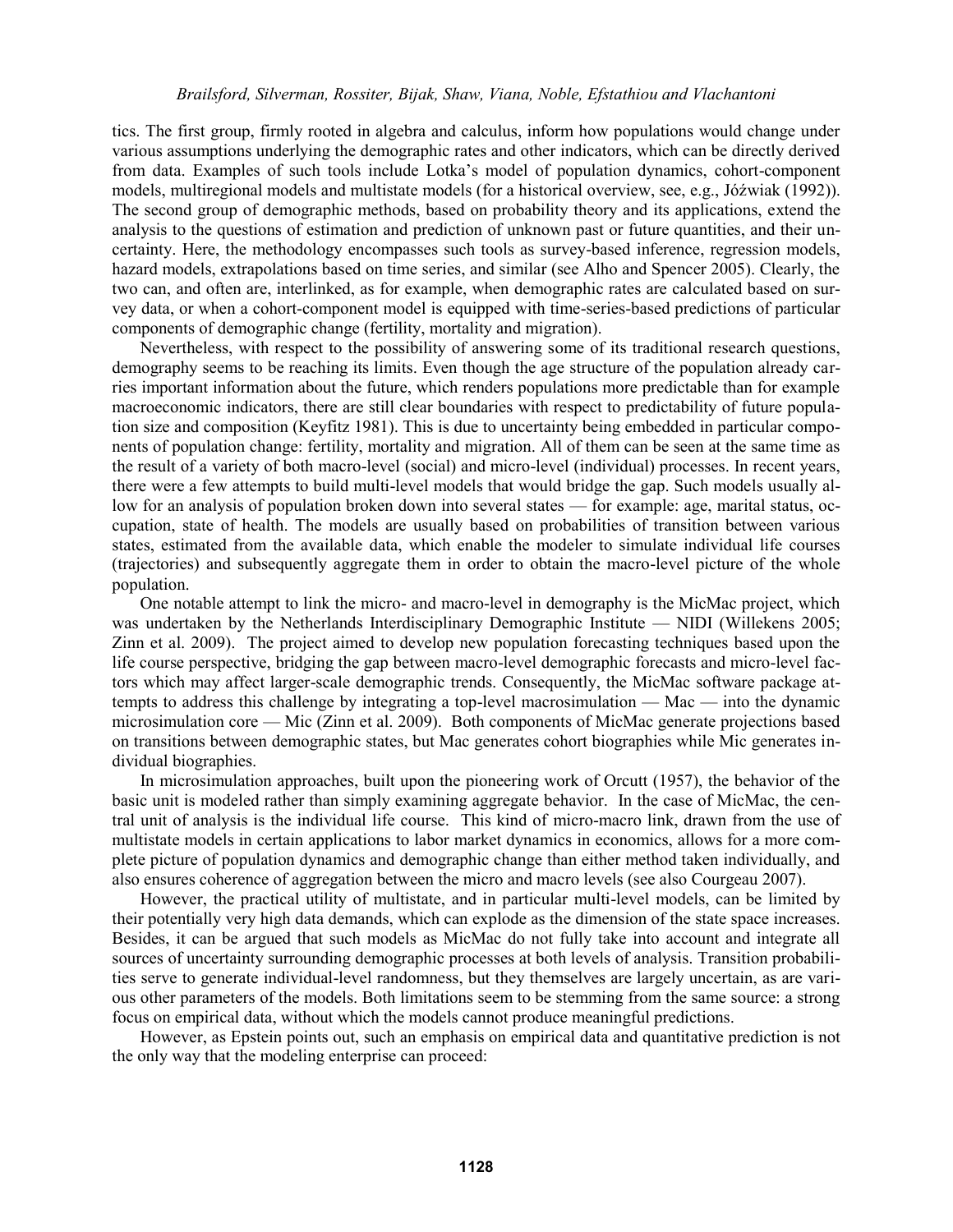*"On this point, many non-modelers, and indeed many modelers, harbor a naïve inductivism that might be paraphrased as follows: 'Science proceeds from observation, and then models are constructed to 'account for' the data.' The social science rendition — with which I am most familiar — would be that one first collects lots of data and then runs regressions on it. This can be very productive, but it is not the rule in science, where theory often precedes data collection."* (Epstein 2008; §1.1)

Thus, modeling need not be focused predominately on prediction. Instead, illuminating underlying processes or providing an element of explanation of some problem or behavior is often an equally valid goal, one which the agent-based approach often adopts.

More generally in social simulation, there is a tension between complexity and simplicity when constructing models. For example, Edmonds and Moss (2005) explicitly define KIDS (Keep It Descriptive, Stupid) as a methodological counterpoint to KISS (Keep It Simple, Stupid). Members of the CLC team have already attempted to classify the key epistemological and methodological questions in a social simulation context (Rossiter et al. 2010; Silverman and Bryden 2007). These are tensions that the CLC Project must address when, for example, seeking to combine agent-based and demographic modeling approaches.

### **5 EXAMPLES OF CLC MODELS**

Within the context of the CLC Project, the need to combine different modeling approaches to address the issue of health and social care in an ageing society necessitates a multi-pronged approach. By developing an understanding of each of the component disciplines of the project team, then developing models within each and sharing the results, we aim to find points at which these models can be linked. In so doing, we can produce a linked suite of models addressing different levels of the system — with each level being modelled using appropriate methodologies derived from different disciplines, and yet newly informed by elements of the other, companion disciplines in the project.

On the social science side, the development of statistical models begins by defining a research question, and then reviewing relevant datasets and literature in the subject area. For example, in the early stages of the CLC project statistical models of the determinants of disability had been put forward as an essential way to identify the drivers of the need for care. Our statistical models were initially developed using theories from social models of disability, such as Verbrugge and Jette's (1994) disablement process model, which envisages disability as a consequence of the interaction between the environment and an individual's own capability and health. We identified risk factors associated with people's health, capability or disadvantaged residential environment.

We operationalized these concepts using secondary data from the English Longitudinal Study of Ageing (ELSA), a large population study of people aged over 50 in England. ELSA's development was a collaboration between experts from diverse disciplines and the breadth of variables included in the dataset reflect its interdisciplinary origins. However, the interdisciplinary breadth leads to a trade-off. Methodological constraints mean that the measurement of certain concepts is greatly simplified, while other concepts have been omitted from the study altogether. Conversely, the size and breadth of the dataset means that there are still more than 40 variables which could be included in the model. Therefore we had to identify which variables were the key determinants and how the variables were related to each other. Consequently, based on theoretical models we created a series of logistic regression models exploring how different groups of conceptually related variables (e.g., education and occupational social class) interacted and mediated each other.

This kind of rigorous statistical modeling then provides a great deal of useful information for the complexity scientists on the CLC project. We have constructed an agent-based model of the demographics of aging and social care, illustrated in Figure 1. This simulation began as a 'toy' model featuring only the demographic basics: agents of two sexes, with annual age-specific mortality and birth rates, and with the transition from independence to needing care modeled in a similar way to mortality. The aim is not, in the first instance, to parameterize the model with survey data and then use it for prediction, but rather to use it as a test bed for ideas about possible patterns and feedback loops in the overall system. Ongoing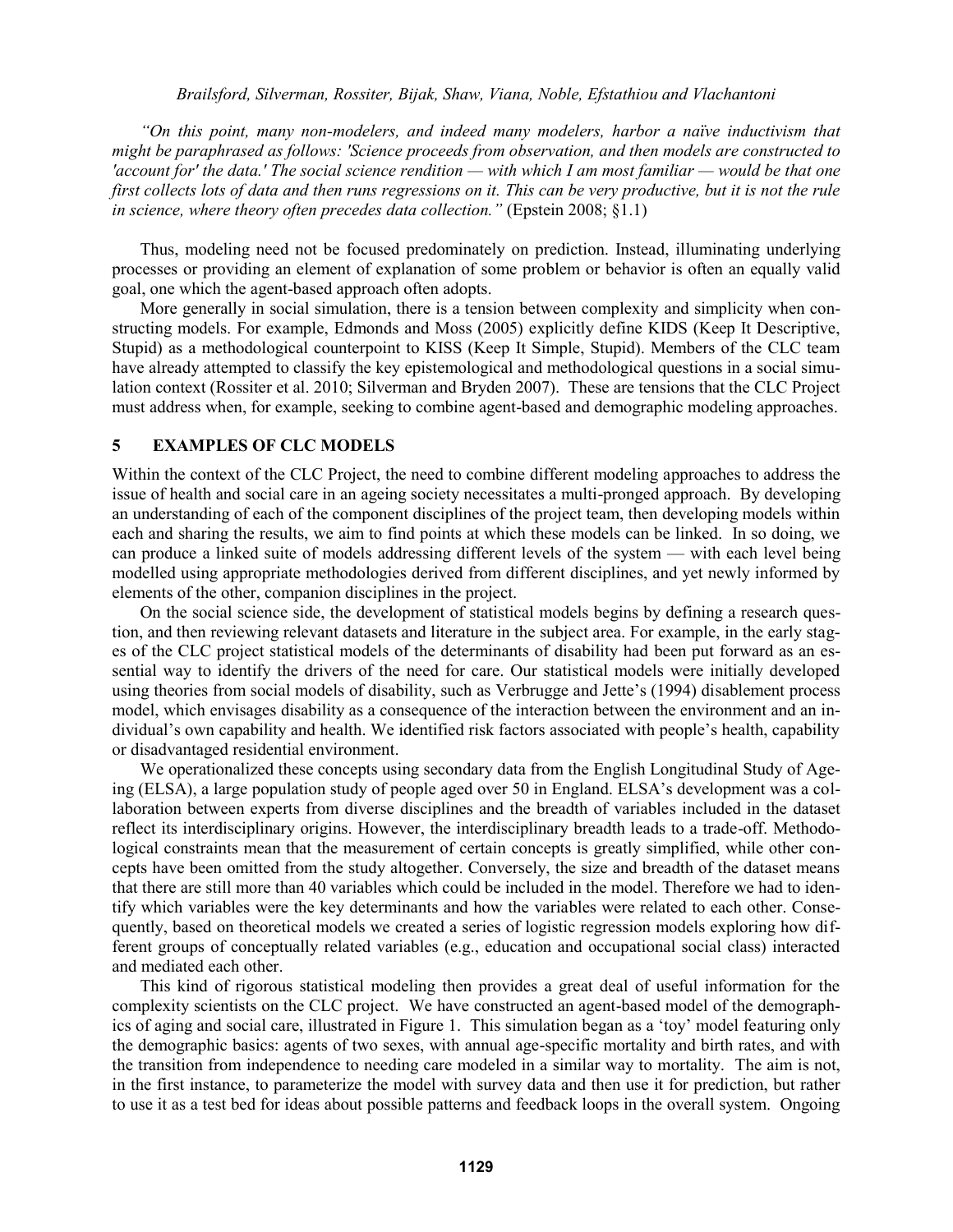development of the model involves the inclusion of geographical location (as shown in the figure) and a ‗linked lives' approach, i.e., placing each individual within a specific household and family. This allows us to include processes such as marriage and divorce, young adults leaving the family home, etc., and have the individuals themselves keep track of their broader family network. Further down the line, we also plan to incorporate income and employment categories in order to look at both the supply and demand side of social care.



Figure 1. A screenshot from our agent-based model. Red circles are females; blue circles are males; children are smaller circles. The color of the circle fades as the person gets older, and a yellow ring indicates that they have social care needs.

The contrast between our planned agent-based model and existing microsimulation efforts in the social sciences is that we intend to evade the combinatorial explosion in data requirements that is involved in setting every possible transition probability using survey data. Instead, we will develop simple models of the underlying processes (e.g., mortality, employment, decisions about caring for an older relative, etc.) that are initially speculative, but that facilitate holistic validation. In other words, does our multi-process model produce plausible age distributions, family sizes, numbers of older people in social care, etc.? As we become more confident in the model, we can start to ask questions about future scenarios or the effects of potential policies: e.g., looking at the expected prevalence of multi-generational households which would make home-based care more likely, or the expected spatial distance between single elderly people and their nearest family member.

While our statistical models examine trends across UK society in key areas related to issues in health and social care, and while our agent-based model investigates the effects of individual-level behaviors and interactions, the operations research (OR) perspective provides another crucial way to study health and social care at the institutional level. Some early work with Hampshire County Council (hereafter HCC) has allowed us to start work on an OR modeling project which provides a smaller-scale example of what the CLC project will address.

 A high-level system dynamics simulation model has been developed in the software VENSIM (see Figure 2). This model was developed in conjunction with the HCC Adult Services Department, and is intended to project the number of people likely to develop care needs over 15 years until 2026. Several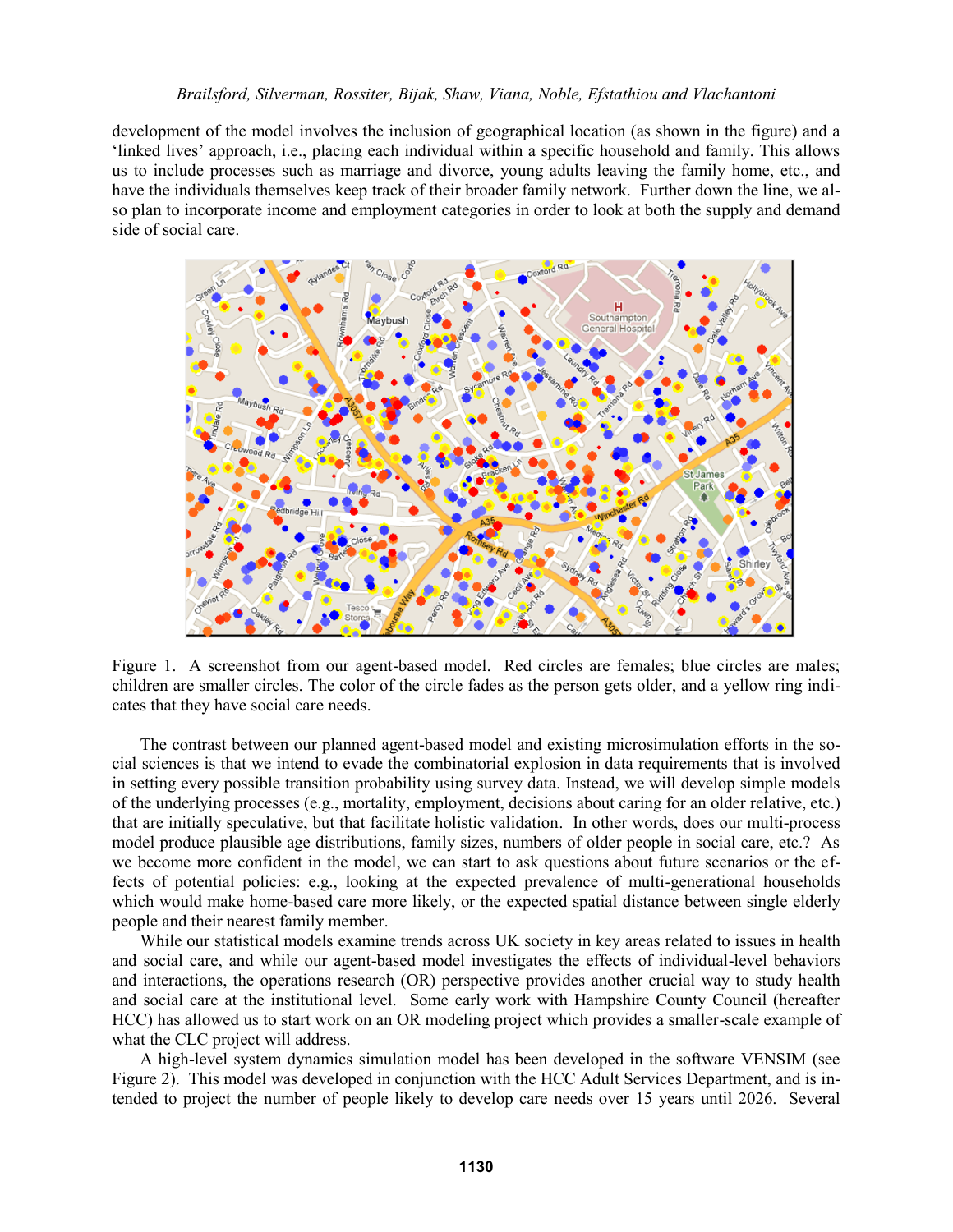HCC staff including directors, information managers, data analysts and social workers have been actively engaged in the development of the model. In the model, care needs can be met through: formal care (funded by HCC); informal care (provided by friends, family, etc.); or a combination thereof. When running the model, one can vary the rates at which care needs develop over time, the eligibility criteria for receiving HCC care, and the probability of receiving informal care.



Figure 2: A system dynamics model of a social care system

The model has captured interesting effects, such as the interrelationship of supply and demand which most forecasting models do not adequately take into account. The results also illustrate the complex feedback mechanisms exhibited by the system, and demonstrate the counterintuitive consequences that sometimes result from seemingly well-thought-out interventions. Most importantly for the stakeholders, the model allows them to run data-driven projections, and conduct 'what-if' scenarios involving usergenerated scenarios to examine the effectiveness of other possible intervention strategies.

As the CLC project progresses, these three approaches will be increasingly linked to build a suite of models which represents UK health and social care at multiple levels: population, individual and institutional. Agent-based models at the individual level can be informed by data produced using social statistical models and demographic models, and then linked directly to OR models which simulate the functioning of health and social care institutions. The results from these simulations can then guide the collection and analysis of further social science data. These intersections between disciplines and modeling approaches will allow for new developments at each point of intersection, blurring these disciplinary boundaries and allowing for innovative methods to develop (see Figure 3).

#### **6 CONCLUSIONS**

This paper has briefly discussed the CLC project, its ambitious interdisciplinary approach, and some of the early models being developed. We are already seeing that the 'softer' aspects of fostering and defining the required interdisciplinary approaches are just as challenging as the ‗technical' modeling itself.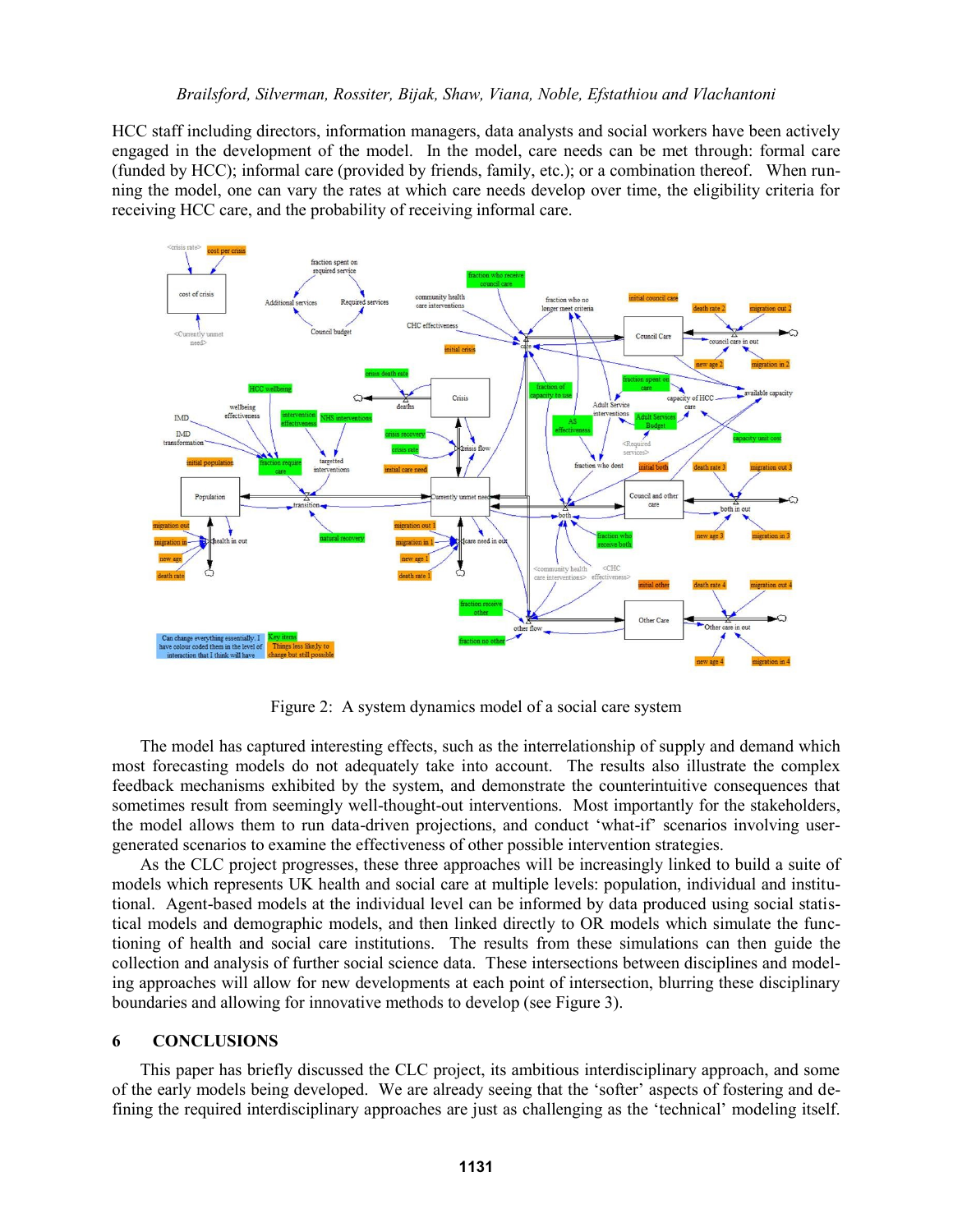Complexity science is not a well-defined, prescribed method but a loose set of tools and world-views that sometimes challenge the prevailing tenets of the other disciplines involved. This leads to inevitable clashes in terminology and broader ideas on scientific validity and communication. The very simple Figure 3 tries to show that we are moving towards some central cross-over domain of the three main areas.



Figure 3: Intersections of disciplines in the CLC

Below, we loosely define the 'standard approach' adopted by each area, and how the complex systems approach might influence it. We must bear in mind that these can verge on caricature, and that there is already research which radically departs from such standards. However, they also serve to reflect the common perception of the disciplines from within the others. Thus, they help define the (often tacitly) entrenched beliefs that we have to overcome. This is why the project management team has placed great emphasis on activities which bring the team together, and in particular, getting the researchers to work in flexible subgroups on several parallel mini-projects.

Social scientists (in this case, demographers and gerontologists) are currently rooted in what can be evidenced in the real world, making use of large databases of survey and census data. These data are then analyzed to produce information which can be used by local authorities or by governments for planning. As a discipline, demography is concerned with predicting the future, based on the past and the present. The statistical methods and models used are traditional, rigorous but rigid, and have limitations which hopefully, will be overcome by the use of innovative approaches from complexity science. Broader than mere probabilistic sensitivity analysis, agent-based modeling allows the exploration of scenarios and structural uncertainty in the models, allowing for the presence of complex, non-linear interactions and feedback effects. More profoundly, the project represents an opportunity to think about modeling in a totally new paradigm where the model structure may be more important than the data. Agent-based modeling opens up the possibility of agents learning from each other through adaptive behavior. Demography will be enriched by a philosophy which allows the exploration and building of theory, leading to models which "involve less computation and more cognition than has generally been applied" (Hajnal 1955).

However, a more common role of agent-based modeling in previous complexity science research has been to explore the qualitative dynamics of system behavior in models which tend to rely less on detailed empirical data for their parameters or calibration. This can give the perception that these are artificial worlds which do not necessarily relate to real-world systems: Maynard Smith famously described the early field of Artificial Life as "basically a fact-free science". The CLC project provides an opportunity to work on high-profile, high-impact, data-rich societal problems where the need to inform policy demands that the modeling methodology is explained and justified in a way which stakeholders can understand.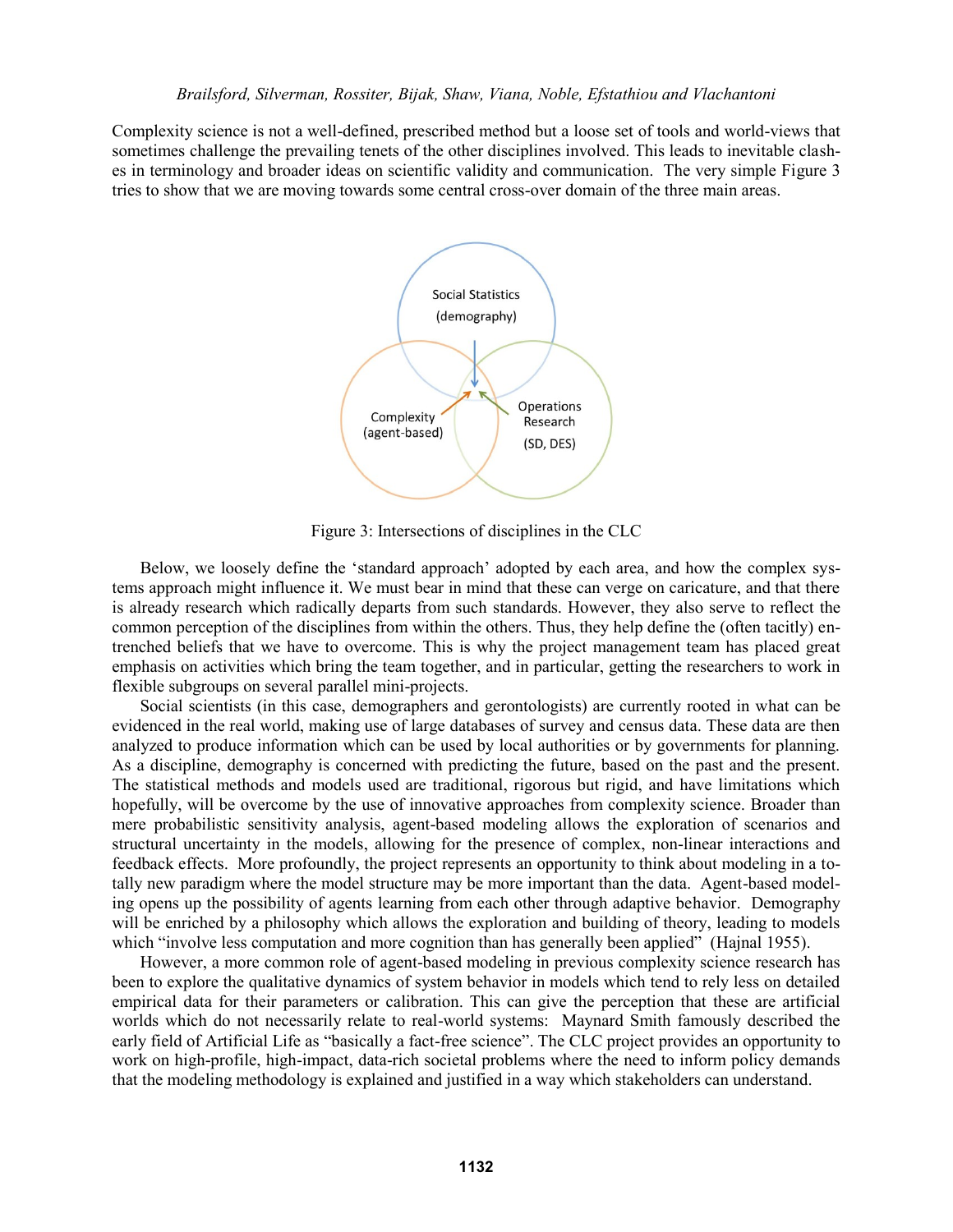Finally, the operations researchers tend to imagine themselves as being between these two extremes of data-driven and theory-driven approaches. However, this self-image may not be accurate. There is mounting evidence that many models reported in the health OR literature have not really been as widely implemented as their academic developers would have liked (Brailsford et al. 2009). Although OR would like to think it always starts with a real-world problem and then seeks a modeling approach with which to tackle this problem, there are many examples in the literature of techniques in search of an application. OR, like complexity science, can learn from demography about being grounded in the real world, working with policy-makers and developing models which have wider significance. By working at the boundaries between these disciplines, both can learn and improve their methods, and develop innovative simulation methodologies together.

These perceptions and tacit assumptions have been evident in the details of debate. The science undertaken by CLC is what science studies scholars call 'Mode 2' science: this aims to not just cross but transcend traditional disciplinary boundaries to reach policy makers and lay audiences (Gibbons et al. 1994). Understandably, issues with sharing theories and tools emerge in such a setting. Concepts are ‗founded' differently in different disciplinary domains, leading to the same words having different meaning across disciplinary traditions, and often different meaning from that which we ordinarily ascribe to them (Efstathiou 2009). For example, we have discussed the difference between predictions, projections and forecasts. Even the word 'model' means slightly different things to different audiences.

Throughout the initial project stages, we have already seen some breakthroughs in project members suddenly 'getting' the potential synergies of approach when they have worked through these mental hurdles. This lends us confidence that we are proceeding in the right direction, and that we can bring novelty both within our respective disciplines, and to those uncharted domains between them.

### **ACKNOWLEDGMENTS**

We gratefully acknowledge the many helpful discussions with the remaining members of the CLC research team not named explicitly as authors on the paper: Seth Bullock, Amos Channon, Maria Evandrou, Jane Falkingham, Rebekah Luff, Olga Maslovskaya, James Raymer, Terry Williams and Rosalind Willis. We also gratefully acknowledge support from the EPSRC under grant EP/H021698/1. Finally, we would like to express our gratitude to Rachel Dittrich and her colleagues at Hampshire County Council.

### **REFERENCES**

Alho, J. and B. Spencer. 2005. *Statistical Demography and Forecasting*. Berlin–Heidelberg: Springer.

- von Bertalanffy, L. 1968. *General System Theory: Foundations, Development, Applications*. New York: George Braziller.
- Bosworth, D., R. Wilson, and D. Baldauf. 2007. "Who does workforce planning well? A rapid review of the workforce review team." Warwick Institute for Employment Research.
- Brailsford, S. 2008. "System dynamics: what's in it for healthcare simulation modelers." In *Proceedings of the 2008 Winter Simulation Conference,* edited by S.J. Mason, R. Hill, L. Moench, and O. Rose. Piscataway, New Jersey: Institute of Electrical and Electronics Engineers.
- Brailsford, S., P. Harper, B. Patel and M. Pitt. 2009. "An analysis of the academic literature on simulation and modelling in healthcare." *Journal of Simulation* 3 (3) part 1: 130–140.

CLC. 2010. "The Care Life Cycle Project." Accessed May 6, 2011. www.southampton.ac.uk/clc/.

CSRW. 2010. "Complexity Science for the Real World." Accessed May 6, 2011. www.csrw.ac.uk/.

Courgeau, D. 2007. *Multilevel Synthesis: From the Group to the Individual*. Springer Series on Demographic Methods and Population Analysis, vol. 18. Dordrecht: Springer.

Department of Health. 2008a. "Carers at the heart of 21st century families and communities: A caring system on your side, a life of your own." London: TSO.

Department of Health. 2008b. "NHS Next Stage Review: A High Quality Workforce." London: NHS.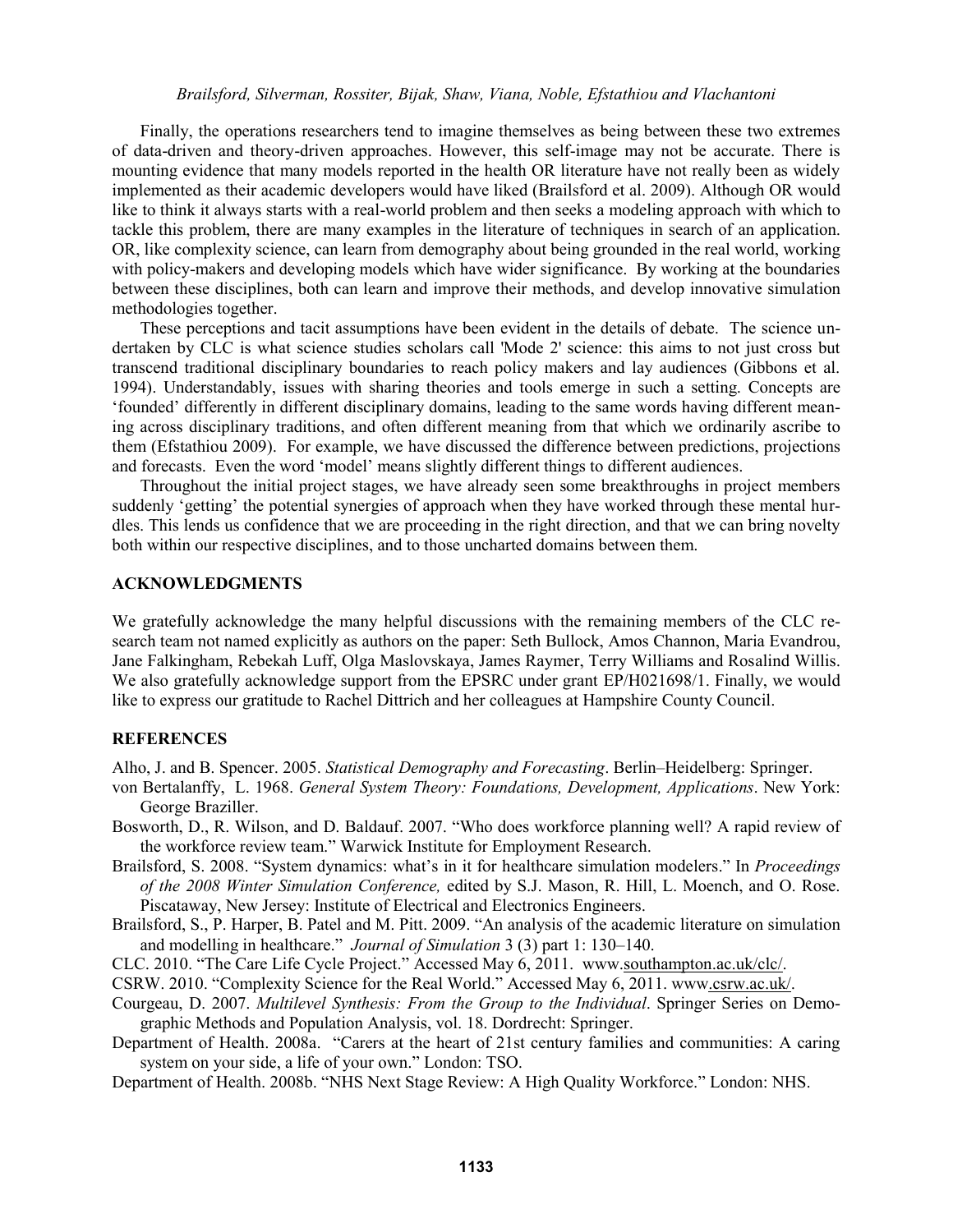- Di Paolo, E., J. Noble and S. Bullock. 2000. "Simulation models as opaque thought experiments". In *Proceedings of the Seventh International Conference on Artificial Life*, 497–506. Cambridge, MA: MIT Press.
- Edmonds, B., and S. Moss. 2005. "From KISS to KIDS: an 'anti-simplistic' modelling approach". In *Proceedings of Multi-agent Based Simulation 2004*, edited by P. Davidsson et al., 130–144. Springer, Lecture Notes in Artificial Intelligence 3415.
- Efstathiou, S. 2009. *The Use of "Race" as a Variable in Biomedical Research.* Ph.D. thesis, University of California San Diego.
- Epstein, J. M. 2008. "Why model?". *Journal of Artificial Societies and Social Simulation*, 11(4):12.
- Evandrou, M., and J. Falkingham. 2004. "Demographic change in Europe: Implications for family support for older people." In *Ageing Without Children*, edited by P. Kreager and E. Schroeder-Butterfill, Berhahn Books.
- Gibbons, M., C. Limoges, H. Nowotny, S. Schwartzman, P. Scott, and M. Trow. 1994. *The new production of knowledge: The dynamics of science and research in contemporary societies*. Thousand Oaks, CA, US: Sage Publications, Inc.
- Gilbert, N., and K. Troitzsch. 2005. *Simulation for the Social Scientist*. 2nd ed. Open University Press.
- Gleick, J. 1987. *Chaos: Making a New Science*. Penguin.
- Hajnal, J. 1955. ―The prospects for population forecasts‖. *Journal of the American Statistical Association,* 50(270): 309–322.
- Joyce, C., J. McNeil, and J.U. Stoelwinder. 2004. "Time for a new approach to medical workforce planning.‖ *Medical Journal of Australia,* 180:343–346.
- Jóźwiak, J. 1992. *Mathematical Models of Population*. NIDI Reports, vol. 26. The Hague: NIDI.
- Keyfitz, N. 1981. "The limits of population forecasting". *Population and Development Review*, 7(4): 579– 593.
- Maynard, A. 2006. "Medical workforce planning: Some forecasting challenges". *Australian Economic Review,* 39:323–329.
- Office for National Statistics. 2008. National Population Projections 2006 Based. London, TSO.
- Orcutt, G.H. 1957. "A new type of socio economic system." *Review of Economics and Statistics*, 58:773– 797.
- Rossiter, S., J. Noble, and K.R.W. Bell. 2010. "Social simulations: improving interdisciplinary understanding of scientific positioning and validity.‖ *Journal of Artificial Societies and Social Simulation,*  $13(1):10.$
- Segal, L., and T. Bolton. 2009. "Issues facing the future health care workforce: The importance of demand modeling." *Australia and New Zealand Health Policy*, 6:12.
- Silverman, E., and J. Bryden. 2007. "From artificial societies to new social science theory". In *Proceedings of ECAL2007: 9th European Conference on Artifical Life*, edited by F. Almeida e Costa, L.M. Rocha, E. Costa, I. Harvey, and A. Coutinho, 645–654. Berlin–Heidelberg: Springer.
- Stilwell, B., K. Diallo, P. Zurn, M. Vujicic, O. Adams, and M. Dal Poz. 2004. "Migration of health-care workers from developing countries: Strategic approaches to its management." *Bull World Health Organization,* 82:595–600.
- Verbrugge, L. and A. Jette. 1994. "The disablement process." *Social Science & Medicine*, 37(1): 1–14.
- Willekens, F. 2005. "Biographic forecasting: bridging the micro–macro gap in population forecasting.". *New Zealand Population Review,* 31(1): 77–124.
- Zinn, S., J. Gampe, J. Himmelspach, and A.M. Uhrmacher. 2009. "MIC–CORE: a tool for microsimulation". In *Proceedings of the 2009 Winter Simulation Conference*, edited by M.D. Rossetti, R.R. Hill, B. Johansson, A. Dunkin, and R.G. Ingalls R G, 992–1002. Piscataway, New Jersey: Institute of Electrical and Electronics Engineers.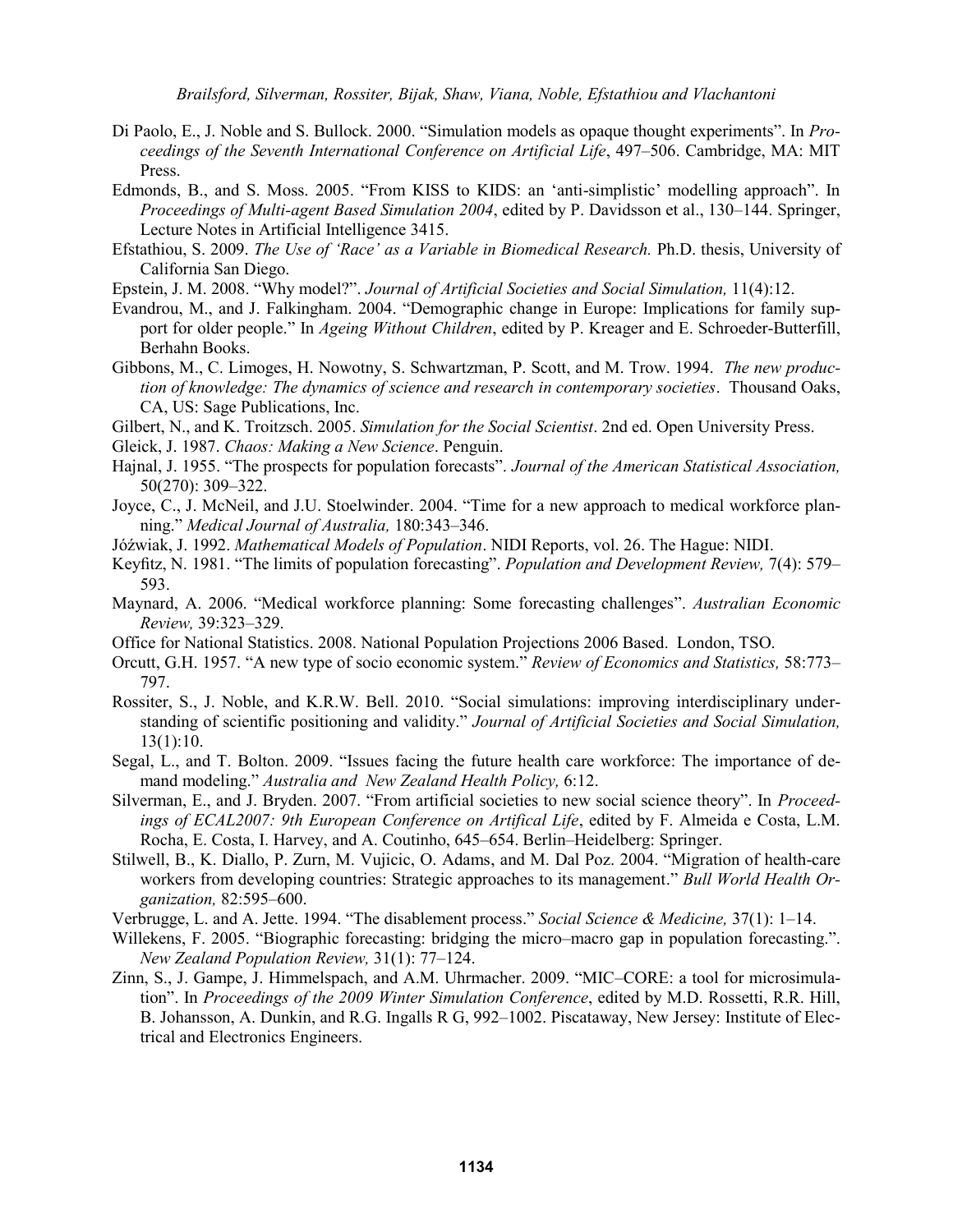# **AUTHOR BIOGRAPHIES**

**SALLY C. BRAILSFORD** is Professor of Management Science at the University of Southampton, UK. She received a BSc in Mathematics from the University of London, and MSc and PhD in Operational Research from the University of Southampton. Her research interests include simulation modeling methodologies, system dynamics, health service research and disease modeling, and the modeling of human behavior in healthcare systems. She is chair of the European Working Group on OR Applied to Health Services (ORAHS) and is on the editorial boards of Health Care Management Science, the Journal of modeling in Management, the Journal of Simulation and the Flexible Services & Manufacturing Journal. Her email address is s.c.brailsford@soton.ac.uk.

**ERIC SILVERMAN** is a Research Fellow in the School of Social Sciences at the University of Southampton. He received a BA with Honors in Psychology from Pennsylvania State University, and a PhD from the School of Computing at the University of Leeds. After his PhD, he worked as a JSPS Postdoctoral Research Fellow at the University of Tokyo, conducting research in computer simulation and robotics. His work on the CLC Project focuses on the application of complexity science approaches to the social science domain. His email address is e.silverman@soton.ac.uk.

**STUART ROSSITER** is a Research Fellow in the School of Social Sciences at the University of Southampton. Originally a mathematician, he worked as a software developer and architect for 10 years before an MSc in Multidisciplinary Informations (Leeds University), and is due to graduate with a PhD in the simulation of electricity generation expansion planning (Strathclyde University). He is interested in general issues of modeling and simulation methodology, particularly in processes, software frameworks and the impacts of complexity-science-based world-views. His email address is s.rossiter@soton.ac.uk.

**JAKUB BIJAK** is a Lecturer in Demography at the University of Southampton. He holds a PhD from the Warsaw School of Economics, obtained for work on Bayesian migration forecasting. His research interests encompass the applications of quantitative methods in demography, with a special focus on migration, population forecasting, mortality, and demography of conflict. In methodological terms he is interested in the demographic applications of statistical methods (mainly Bayesian), and decision-making under uncertainty. He has just published a book on "Forecasting International Migration in Europe: A Bayesian View" (Springer, 2010). In 2007, Jakub received a Jerzy Z. Holzer Medal for contributions to the Polish demography. His email address is  $j.bijak@soton.ac.uk$ .

**RICHARD J. SHAW** is a research fellow in the School of Social Sciences at the University of Southampton. He received a BSc in Human Sciences and a PhD in Social Epidemiology from University College London. His research interests include health and social inequalities across the life course. His email address is r.j.shaw@soton.ac.uk.

**JOE VIANA** is a Research Fellow in the School of Social Sciences at the University of Southampton. He received a BSc with Honors in Sport and Health Science with Psychology from the University of Southampton, a MSc with Distinction in Management Sciences from the University of Southampton. He is currently preparing to defend his PhD thesis which was funded by the Engineering and Physical Sciences Research Council (EPSRC). His PhD advisors are Professor Sally Brailsford and Professor Paul Harper from Cardiff University with clinical advice from Dr Veerakathy Harindra from St Mary's Hospital Portsmouth, UK. His email address is J.Viana@soton.ac.uk.

**JASON NOBLE** is a Research Fellow in the School of Electronics and Computer Science at Southampton. He received a BA in Psychology from Macquarie University, Sydney, and a DPhil in Cognitive and Computing Sciences from the University of Sussex. He is active in Southampton's Institute for Complex